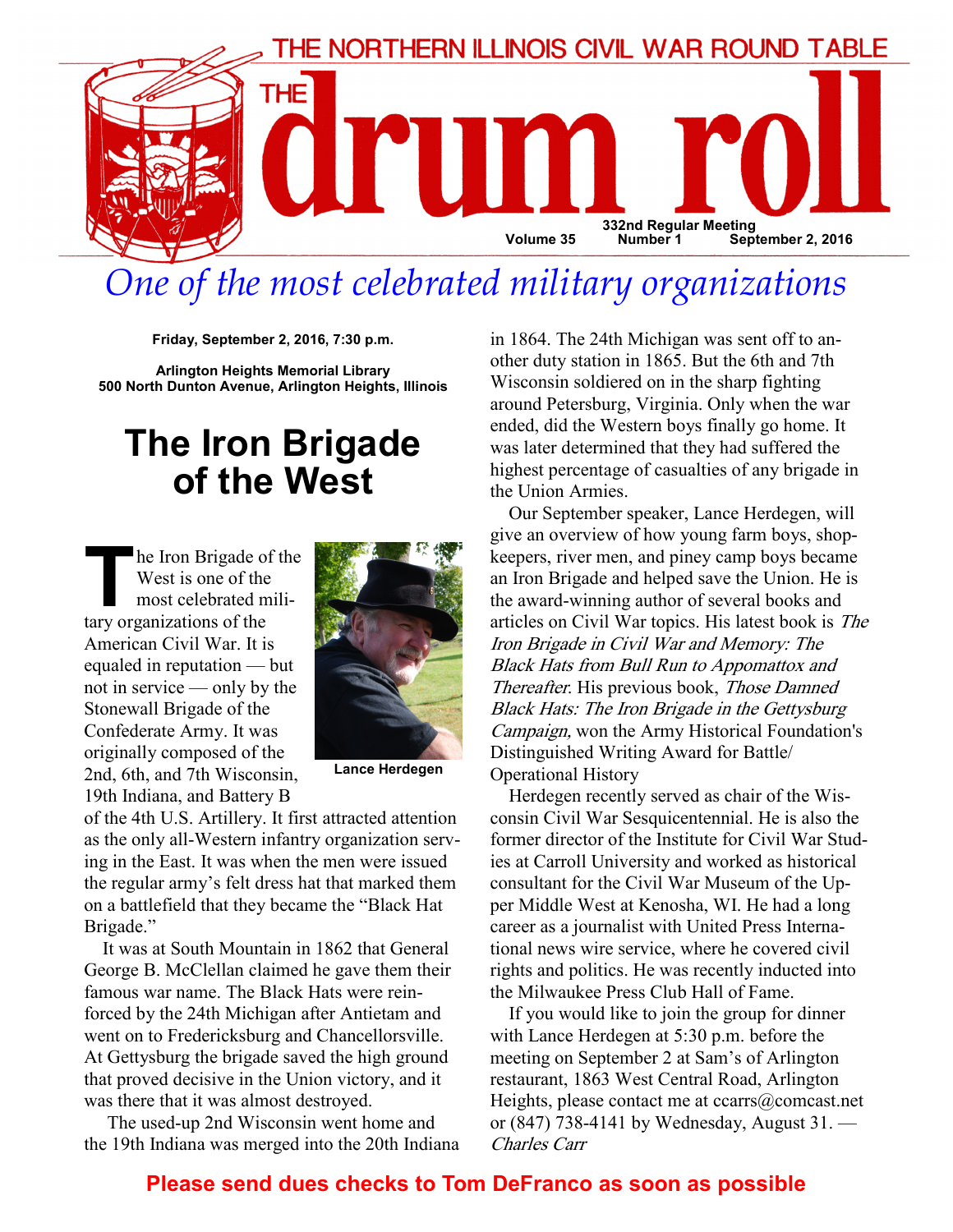# Assessing Union General George Thomas

### By Pat McCormick

eneral George H. Thomas was certainly<br>one of the most effective Union generals<br>of the Civil War. Yet many of his con-<br>temporaries regarded him as cumbersome and one of the most effective Union generals of the Civil War. Yet many of his contemporaries regarded him as cumbersome and slow, and it does not seem that he was fully appreciated by his superior officers. Given his accomplishments, why did this seem to be the case?

At the banquet on Friday, June 3, Brian Steele Wills presented an analysis of the Virginia-born Thomas. Thomas seems to have consistently (albeit perhaps not intentionally) avoided the limelight. He served with distinction in the Mexi-

can War, but (unlike fellow artillerist Braxton Bragg) was not the object of any famous quotations.

Afterward he spent time as an artillery instructor at West Point and was eventually one of the majors in the "all-star" Second Dragoons. An accidental fall suffered when he stepped off a train platform gave him chronic back pain, which only added to his usually reserved manner. (As a result, one of his common nicknames was "Old Slow Trot.") When the Civil War erupted, Thomas stayed loyal to the old flag. His

Southern birth, at least initially, may have held him back; at one point when discussing promotions, even President Abraham Lincoln said, "Let the Virginian wait."

In January 1862, Thomas won a resounding, if small-scale, victory at Mill Springs in southeastern Kentucky. Wills told how the Confederates slipped back across the Cumberland River in the wake of the fight. Thomas had any number of legitimate reasons why he hadn't pressed them harder, but when asked by a subordinate why he had not kept the Rebels from crossing, the selfeffacing general replied that it just hadn't occurred to him that they would cross so quickly.

A month later, General U. S. Grant won his spectacular victory at Fort Donelson. Wills suggested that had Thomas pushed the enemy imme-Page 2 drum roll, September 2016



General George H. Thomas

diately after Mill Springs, perhaps he would have been "Unconditional Surrender" Thomas. Instead, the pattern of George Thomas's being overshadowed was established.

Thomas's next major contribution was at Stones River, where he commanded the Union center. His on-field presence was a key to the stubborn fight put up by his command. He then outdid himself at Chickamauga, tenaciously holding on after half the army had been routed. He finally got public recognition for his stand, earning both the famous nickname "Rock of Chicka-

> mauga" and the command of the Army of the Cumberland. However, parts of two other armies arrived to assist at Chattanooga, and when the siege was finally broken, the overall commander on the scene was U. S. Grant — although Thomas's Cumberlanders played the key role. Once again, Thomas was overshadowed by the future president.

> Additionally, friction developed between Thomas and Grant. In Wills's opinion Grant did not dislike Thomas, but they just didn't seem to mesh well. Nonetheless, Thomas

was General William Sherman's most reliable subordinate during the Atlanta campaign. Although Sherman referred to Thomas as "as true as steel," he also regularly complained to Grant of Thomas's supposed slowness. With a nickname like "Old Slow Trot" and with a commander of Sherman's stature reinforcing the image, the notion of Thomas as slow was entrenched.

After the fall of Atlanta, Thomas was sent to Tennessee when the rest of Sherman's army marched off to the sea. At Nashville, Thomas's careful preparations to attack Confederate General John Bell Hood were seen by Grant as, once again, slow, even though much of the delay was weather related. Grant was on his way to Nashville to relieve Thomas when he got word that Hood had been attacked, routed, and almost de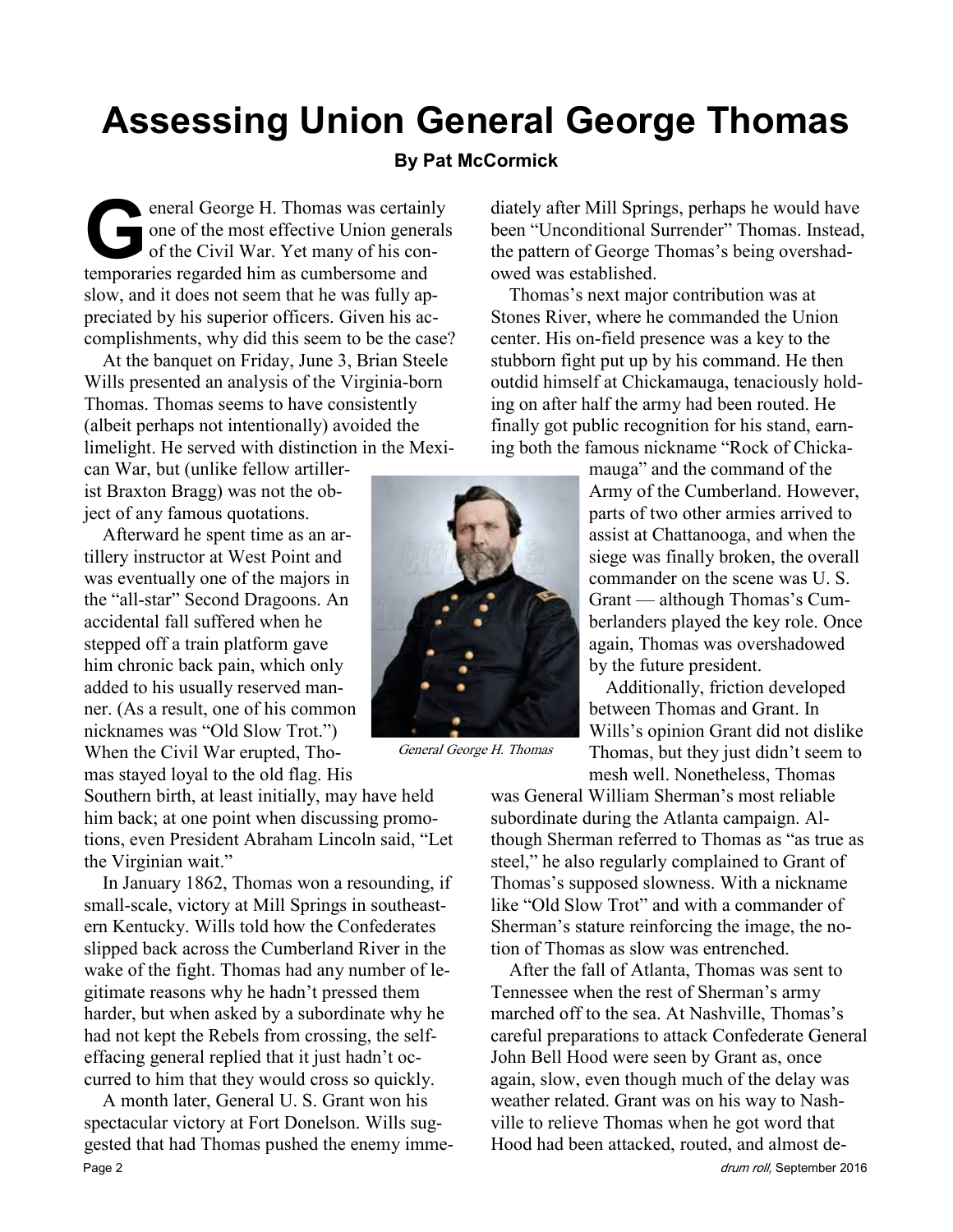stroyed. "The Sledge of Nashville" was added to Thomas's lexicon of nicknames, but he ended the war in the backwater of Middle Tennessee.

In summary, Wills demonstrated that the "slow" image was undeserved and expressed the opinion that Thomas would rank third in the pantheon of Union generals (this writer would agree.) On behalf of the round table, I would like to thank Brian Wills for a lively and enjoyable presentation.

## September Events

September 8, Lake County Civil War Round Table. Frank Crawford will speak on Burnside's Bridge.

September 9, Second Friday Lectures Series, Civil War Museum, Kenosha, WI. Dick Zimmermann will discuss the military career of Union General George Thomas, noon. Free program is sponsored by the Milwaukee Civil War Roundtable and the Iron Brigade Association. Information on all Civil War Museum programs is available at (262) 653- 4140 or www.thecivilwarmuseum.org. September 9, Chicago Civil War Round Table. Steve Quick will speak on the C.S.S. Hunley. September 10, Ninth Annual Great Lakes Civil War Forum, Civil War Museum, Kenosha, WI. Heroes Tried and True: The Iron Brigade is the theme of the forum. Speakers include Tom Clemens on Black Hat Memories of Antietam; Eric Mink on Molding a Legend: The Iron Brigade and the 1862 Occupation of Fredericksburg; Lance Herdegen on Four Long Hours: The Iron Brigade and the Gettysburg Campaign; and James Hibbard on Iron Brigade Chaplain: The Story of Samuel and Catharine Eaton. Registration begins at 8:30 a.m., first lecture at 9:30 a.m.; \$60/\$50 Friends of the Museum, includes lunch.

September 13, McHenry County Civil War Round Table. Frank Crawford will speak on Jennie Hodgers.

September 16, Salt Creek Civil War Round Table. Jerry Allen will speak on Black Hawk War Veterans in the Civil War.

#### September 21 and 28, Civil War Museum,

Kenosha, WI. Dan Nettesheim will speak on The Evolution of Grant's Leadership, 6:30–8:30 p.m., \$25/\$20 Friends of the Museum.

### September Saturday Discussion

All members and guests are invited to participate in the session to be held at the Barrington Area Library, on Saturday, September 17, 2016, from 10:00 a.m. until noon. Civil War movies will be the topic for discussion.

These discussions are generally held on the third Saturday of the month from September through June. They are held to generate and foster a free exchange of ideas on Civil War battles and events.

#### Get Involved

All members are encouraged to participate in all activities of the Northern Illinois Civil War Round Table. There are a number of ways for members to serve the organization, for example, as an officer, committee member, or speaker. Anyone who would like to get more involved in these activities may contact President Charles Carr or any other officer or past president.

#### Book Discussion Group

The Civil War book discussion group led by Tom DeFranco at the Eisenhower Library, 4613 North Oketo, Harwood Heights, meets on the first Saturday of the month from 10:00 until 11:30 a.m. On September 3 the group will discuss the events at Iuka and Corinth.

#### Women's Civil War Book Club

The Civil War book club for women is on hiatus. If you are interested in joining the group, contact Denise Limburg at dlimburg@prodigy.net or (847) 382-1022 or Mary Banks at (847) 497-3149 or zeller1@comcast.net.

### To Contribute to the Drum Roll

All members are welcome to contribute items to the newsletter. Appropriate subjects include book reviews, family histories, travel reports, and recent research. If you have information to share, please send it to Sally Smith, 328 Eastern Avenue, Barrington, Illinois 60010; (847) 381-6486; or drum roll4@juno.com.